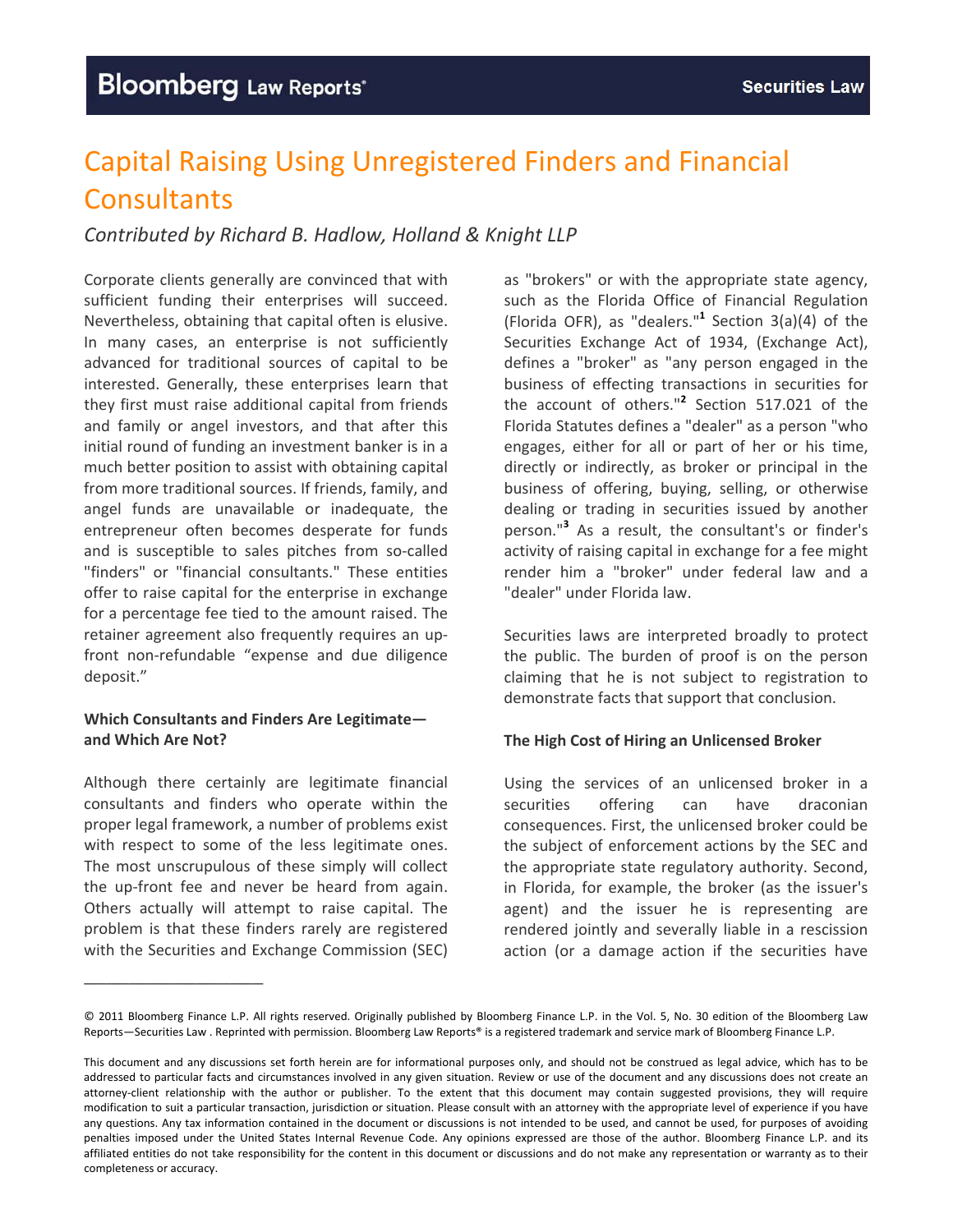been sold by the purchaser) by the purchasers of the securities. In fact, this joint and several liability extends to the issuer and the issuer's officers, directors, partners, and agents to the extent such persons participated or aided in making the sale.**<sup>4</sup>** A person performing a broker function has been held to be an "agent" of the issuer for purposes of the Florida Statutes.**<sup>5</sup>**

The possibility of rescission by the investor also exists at the federal level. Section 15(a)(1) of the Exchange Act requires that any person transacting business as a broker or dealer register with the SEC.**<sup>6</sup>** Some older authority indicates that failure to register might give rise to a private right of action against the broker under Section 15(a)(1), although modern authority generally rejects such a right.**<sup>7</sup>** Nevertheless, Exchange Act Section 29(b) provides that "every contract made in violation of [the Exchange Act] . . . and every contract . . . the performance of which involves the violation of . . . [the Exchange Act] . . . shall be void: (1) as regards the rights of any persons who, in violation of any such provision, rule or regulation, shall have made or engaged in the performance of any such contract . . . ."**<sup>8</sup>** Hence, the contract between the issuer and the unregistered broker‐dealer clearly is voidable by the issuer, because the unregistered broker‐dealer could not carry out his obligations under the contract without violating the Exchange Act.

The question that follows is whether the securities purchase contract between the investor and the issuer is voidable also. Some judicial authorities suggest that such a rescission right cannot be based upon solely the broker‐dealer's failure to register because the purchase contract between the issuer and investor, itself, may not be illegal.**<sup>9</sup>** Under these authorities, the right to seek rescission under Section 29(b) turns on whether the violation of the Exchange Act is "collateral or tangential to the contract between the parties," or whether the violation alleged is "inseparable from the performance of the contract."**<sup>10</sup>** As noted in the American Bar Association's Report and Recommendations of the Task Force on Private Placement Broker‐Dealers (Report): "The investor

may also be entitled to return of his or her investment, since the purchase contract between the issuer and the investor is a contract which is part of an illegal arrangement with the unregistered financial intermediary, and that intermediary is engaged in the offer and sale of the security to the investor. The language in 29(b) is broad enough to permit such an interpretation."**<sup>11</sup>**

Also, where a broker‐dealer's failure to register renders statements made in connection with the offer or sale of a security false or misleading, courts generally approve claims for rescission. "[A]n individual violates Section 10(b) [of the Exchange Act]—and therefore triggers Section 29(b)—when he or she employs manipulative or deceptive devices in connection with the offer and sale of securities."**<sup>12</sup>** Of course, the purchaser also must show that the failure to disclose the participation of the unregistered broker‐dealer was done intentionally or recklessly to meet the scienter requirement of Section 10(b). Also, and as the Report notes:

A consistent theme in the [SEC] proceedings against unregistered broker‐dealers has been the lack of disclosure of compensation paid to such individuals or entities . . . [T]he failure to disclose [such] compensation in the presence of even a single non‐ accredited investor destroys the exemption for failure to meet the Rule 502 disclosure requirements.**<sup>13</sup>**

Arguably, the exemption is lost only with respect to the non‐accredited investors entitled to such disclosure. Because accredited investors are not entitled to disclosure under Securities Act of 1933 (Securities Act) Rule 506 in the first place,**<sup>14</sup>** the failure to disclose illegal broker compensation potentially is not fatal to the exemption with respect to them. Securities Act Rule 508 states that if the issuer made a good faith effort to comply with Regulation D, a failure to comply fully is not fatal to the exemption to the extent that the "failure to comply did not pertain to [an exemption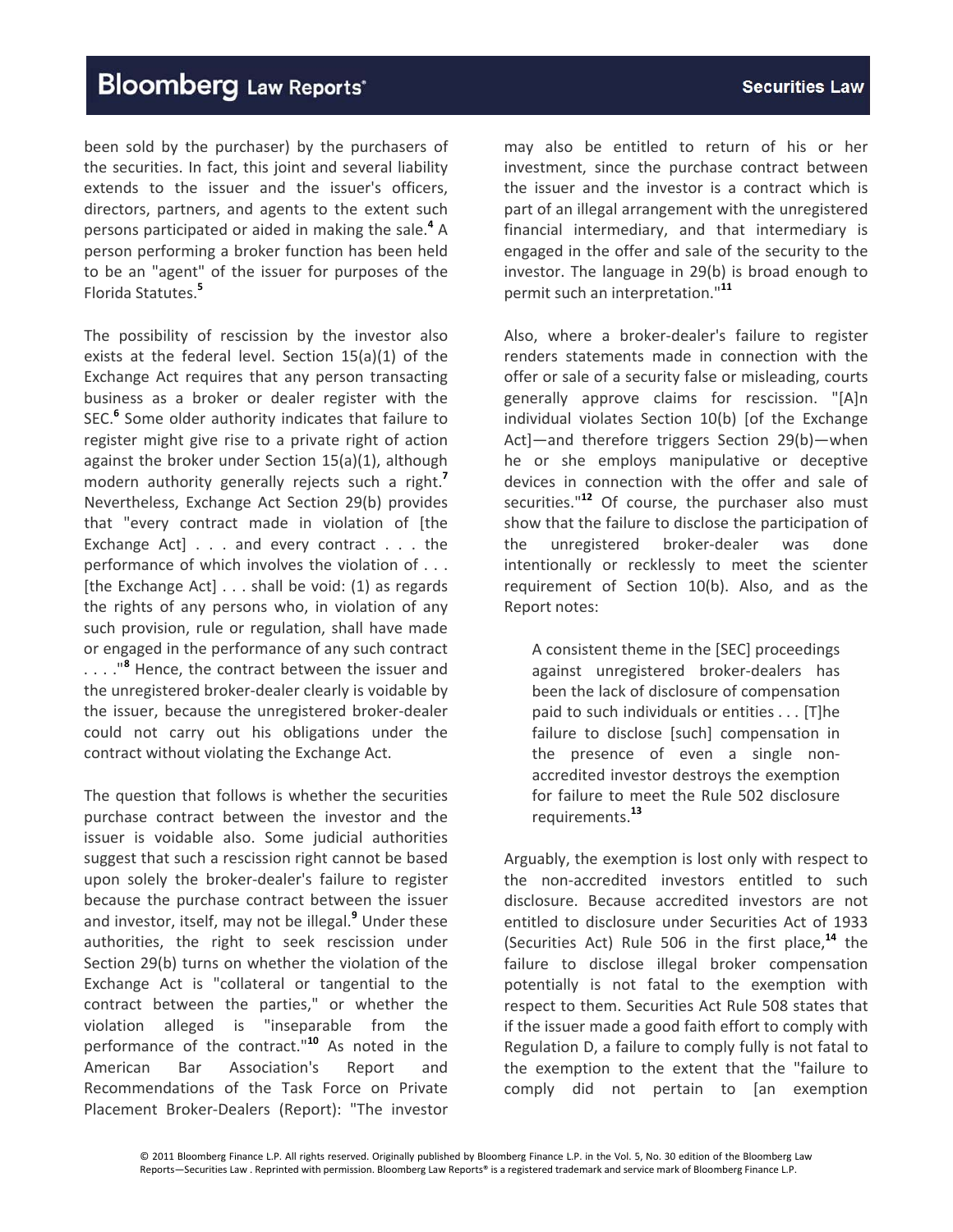requirement] directly intended to protect [that purchaser]; and [such] failure to comply was insignificant with respect to the offering as a whole. . . ."**<sup>15</sup>**

The loss of the Rule 506 exemption also has an effect on state regulation. Section 18(b)(4)(D) of the Securities Act preempts much of state law relating to registration of Rule 506 offerings.**<sup>16</sup>** However, if the Rule 506 exemption is lost, the offering likely is subject to state regulation. Most states follow the Uniform Securities Act, which conditions an exemption from registration only on paying commissions to registered broker‐dealers.**<sup>17</sup>** In summary, to the extent Rule 506 is not available in the offering, state blue sky laws will not provide an exemption in those states, creating a rescission right.

The requirement of broker-dealer registration is designed to protect the investing public, and the sale of securities by unregistered broker-dealers undermines this public policy rationale. This fact, coupled with a showing that the failure to register may have rendered statements regarding the offering false or misleading, should help courts conclude that a private right of action under Exchange Act Section 29(b) should exist in transactions involving unregistered broker‐dealers. Also, an issuer's simple failure to disclose that the broker‐dealer is unregistered may be considered an omission of a material fact and give rise to a rescission right under state and federal anti‐fraud provisions.

Finally, as noted above, numerous states extend rescission rights to the buyer in transactions involving unregistered broker‐dealers. These state laws are distinct from the securities registration and exemption provisions and are not preempted by Section 18 of the Securities Act.

#### **What Activities Confer Broker and Dealer Status?**

Whether the person in question characterizes himself as a "finder" or a "financial consultant" is

irrelevant in the various no‐action letters rendered by the SEC staff (Staff). Although the no‐action letters sometimes are inconsistent in their conclusions, several factors have emerged as particularly important in determining whether a consultant or finder must register as a broker‐ dealer:

- 1. Whether the person found investors for the issuer.
- 2. Whether the person merely introduced the prospect to the issuer or engaged in any formal negotiations between the issuer and a prospect concerning the price to be paid, the form of the transaction, or any other material term or condition of the transaction.
- 3. Whether the person provided advice or recommendations to a prospective investor with regard to the merits of the proposed transaction, including the likelihood of success of the issuer's activities.
- 4. Whether the person held any funds involved in the securities transaction.
- 5. Whether the person has engaged in other securities transactions in the past, and whether he intends to engage in such transactions in the future.
- 6. How the person is to be compensated in the transaction, i.e.*,* commission, hourly rate or flat fee. As is explained below, transaction‐based compensation is often an important consideration in determining whether a person is a broker‐dealer because of the potential it may lead to abusive sales practices.

The following no‐action letters illustrate the relative importance of the factors set forth above. Although federal authority primarily is cited below, state courts and securities administrators often look to federal authority for guidance in interpreting similar provisions of state law.

#### **— Financial Consultants**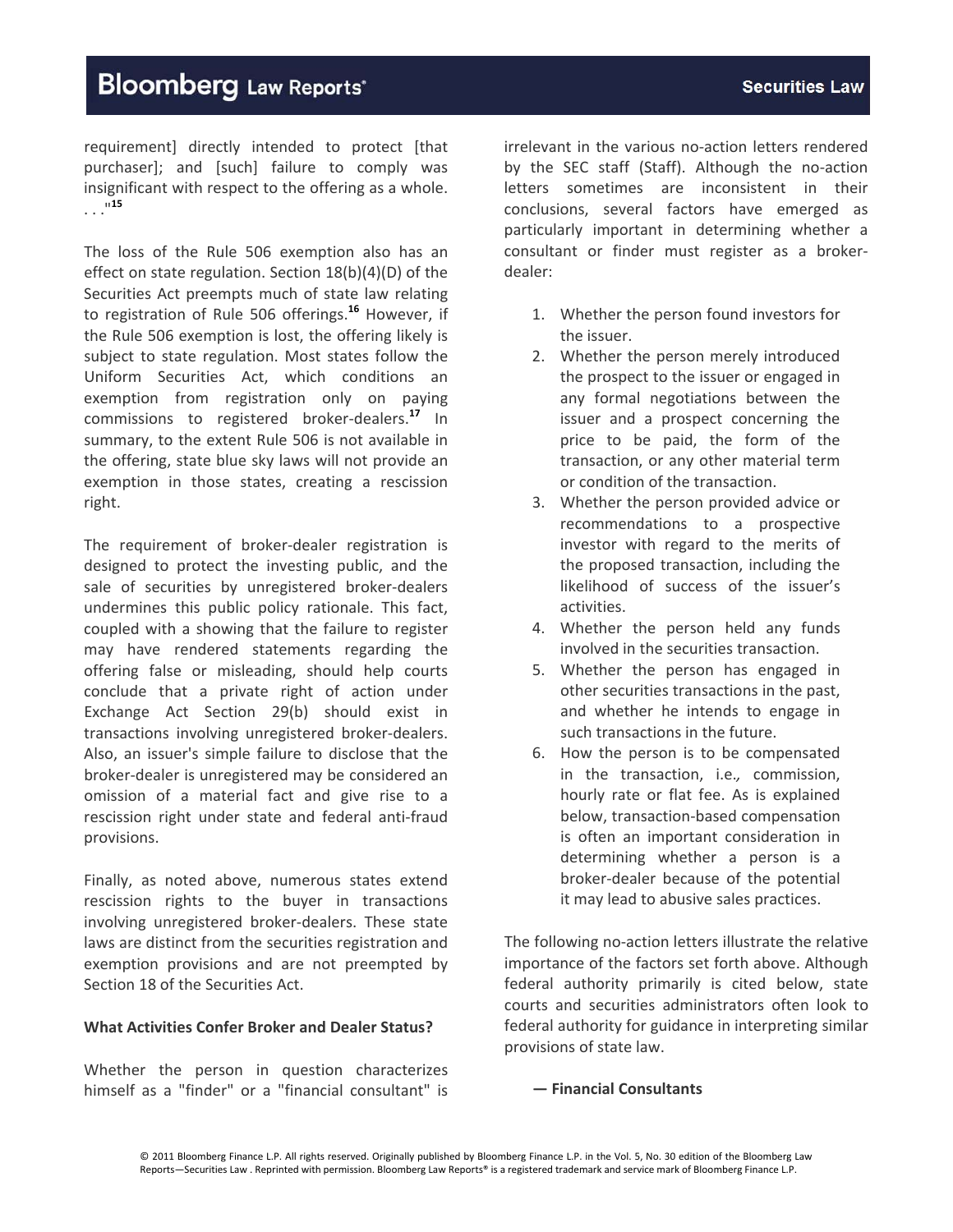### **Securities Law**

# **Bloomberg Law Reports'**

The Staff, in *Benjamin & Lang, Inc.,***<sup>18</sup>** stressed the importance of a financial consultant not acting as the issuer's agent in soliciting purchasers for a sale of securities on a negotiated basis, but instead limiting his activities to acting as the issuer's consultant in negotiations with *issuer‐selected* purchasers.**<sup>19</sup>**

Similarly, in *Stamp Collector Associates, Inc.*, **<sup>20</sup>** a financial consultant was not required to register even though he was involved intimately in assisting the issuer in preparing a public offering and even though his fee (a \$160,000 flat fee) was to be paid from the proceeds of the proposed offering.**<sup>21</sup>** The Staff focused on the fact that the consultant would not participate directly or indirectly in the sale of the securities and would have no part in finding or soliciting purchasers.**<sup>22</sup>**

*Russell R. Miller & Co.***<sup>23</sup>** involved an entity created to identify acquisition prospects in the insurance industry.**<sup>24</sup>** Miller would be paid either an hourly fee or a percentage fee depending on the identity of the acquirer.**<sup>25</sup>** Miller's principal role following introduction of a prospect was to render advice to its client.**<sup>26</sup>** Miller did not participate in negotiations on behalf of the client, and was to play no part in determining whether the acquisition would be for cash, debt, or securities.**<sup>27</sup>** The Staff took a no‐action position.**<sup>28</sup>**

In *Dominion Resources*, **<sup>29</sup>** a consultant advised the issuer regarding the terms of the offering; introduced the issuer to lawyers, brokers and underwriters; assisted in the preparation of disclosure documents; and participated in meetings with the offering team.**<sup>30</sup>** The consultant also would introduce the issuer to a commercial bank to act as the initial purchaser of the securities and as a standby purchaser if the securities could not be marketed readily by the underwriter.**<sup>31</sup>** In taking its no‐action position, the Staff particularly noted that the consultant served only in an advisory capacity and could not bind the issuer.**<sup>32</sup>** Although payment of the consultant's fee was conditioned upon the closing of the financing, and although a public debt

offering was contemplated, the Staff noted that payment of the fee was not based upon successful issuance of securities to the public or subsequent trades thereafter.**<sup>33</sup>**

Although the distinction that is drawn here is hard to understand—obviously, there would be no closing if the securities were not in fact sold to the public—the key appears to be that the consultant's activities were removed from the actual sales activity by the underwriters to the public.

In March of 2000, the Staff withdrew the no‐action position taken in *Dominion Resources***,** stating that "[t]he staff no longer believes that an entity conducting the activity described in that letter would not have to be registered as a broker‐dealer under Section 15 of the Exchange Act."**<sup>34</sup>** The Staff referred to some of the "finder" no‐action letters as representing its current thinking with respect to broker‐dealer status and the activities of consultants and finders.**<sup>35</sup>** The Staff particularly noted that Dominion would both participate in negotiations and introduce issuers to potential securities purchasers.**<sup>36</sup>**

#### **— Finders**

As is clear from *Dominion Resources*, and from the following no-action letters, if a finder locates a purchaser of securities (in the case of *Dominion Resources*, a bank) and also participates in the negotiation of the transaction, the Staff generally requires registration.

In *Davenport Management*, **<sup>37</sup>** the Staff refused to take a no‐action position in a situation where a finder engaged in repeated finder activity; acted as an intermediary in the transaction; participated in negotiations; received compensation tied to securities transactions; and had direct contact with outside investors.**<sup>38</sup>** The Staff stated that such activity rendered the finder a "broker" within the meaning of Section 3(a)(4) of the Exchange Act.**<sup>39</sup>** In this author's experience, the proposed activities set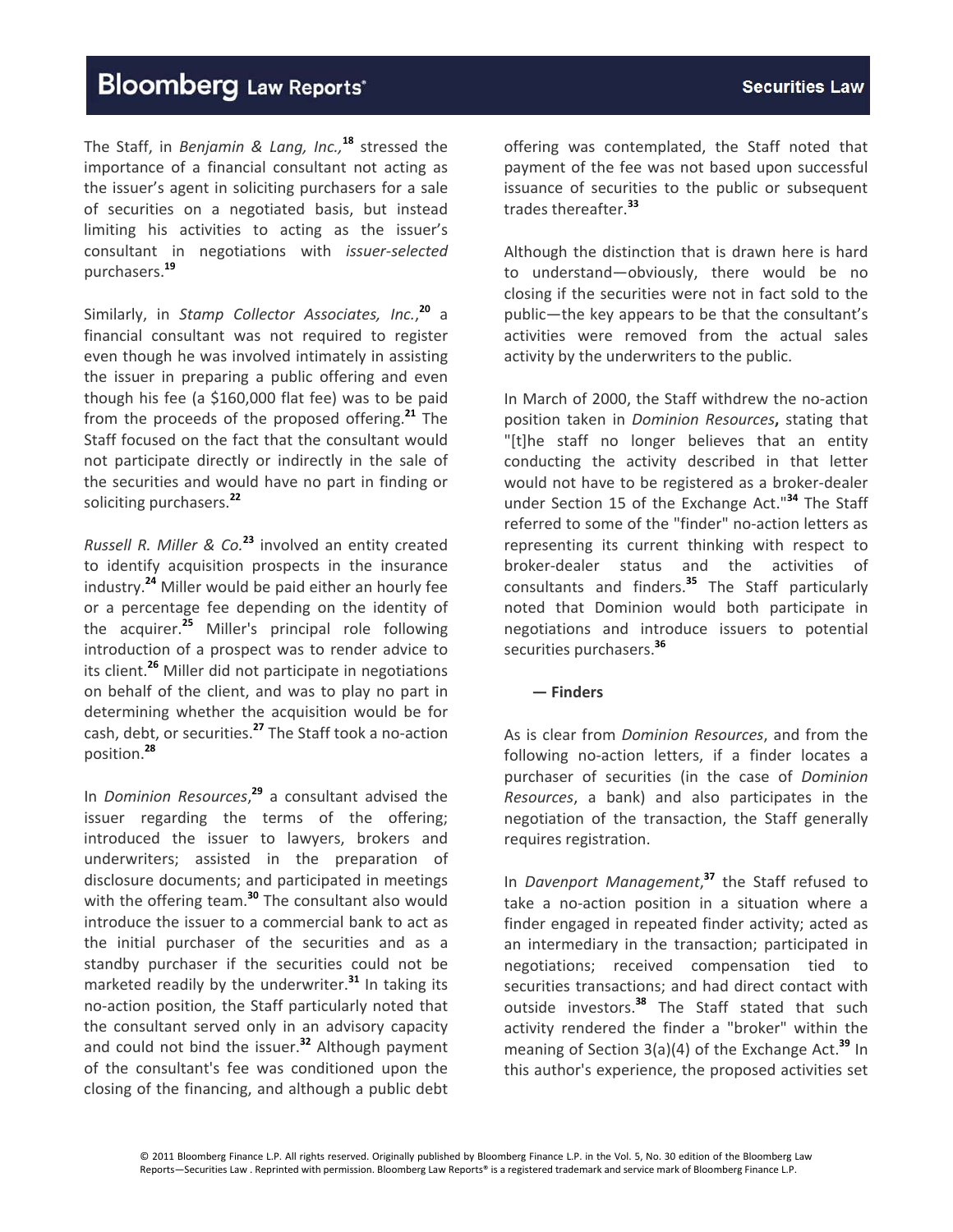forth in *Davenport* track very closely the activities generally performed by finders.**<sup>40</sup>**

*Birchtree Financial Services Inc.***<sup>41</sup>** involved the routing of commissions or other transaction‐related compensation from a broker‐dealer to an unregistered entity established and controlled by the broker‐dealer's registered representatives.**<sup>42</sup>** The Staff refused to take a no-action position, noting that "the receipt of securities commissions or other transaction‐related compensation is a key factor in determining whether a person or entity is acting as a broker‐dealer. Absent an exemption, an entity that receives commissions or other transaction‐related compensation . . . generally is required to register as a broker‐dealer . . . ."**<sup>43</sup>**

The Staff took a no‐action position in *Paul Anka***, 44** involving Mr. Anka's assistance in the offering for sale of limited partnership units in the Ottawa Senators hockey team.**<sup>45</sup>** Mr. Anka's involvement included furnishing the issuer with names and telephone numbers of persons with whom he had a pre‐existing relationship and whom he believed might be interested in purchasing the units.**<sup>46</sup>** The Staff noted that Mr. Anka would not participate in negotiations between the issuer and the potential investor, solicit potential investors; make recommendations regarding prospective investments; participate in the advertisement or general solicitation of the partnership units; or participate in preparing the offering materials.**<sup>47</sup>** Finally, the Staff noted that Mr. Anka had not engaged in any offering previously and did not intend to do so in the future.**<sup>48</sup>** Under these circumstances, the Staff took a no‐action position even though Mr. Anka was to be paid a ten percent commission of any units sold.**<sup>49</sup>**

*Carl L. Feinstock***<sup>50</sup>** involved the payment of a commission to a finder who would put an issuer in contact with potential investors who were known to the finder.**<sup>51</sup>** The finder would not be involved in any negotiations between the issuer and the investors, attempt to value the investment, or give any advice to prospective investors regarding the issuer's

proposed business.**<sup>52</sup>** The Staff noted that the finder had not engaged in any private or public offerings of securities previously and did not have a current intention of doing so beyond this transaction.**<sup>53</sup>** Based upon the above factors, the SEC took a no‐ action position.**<sup>54</sup>**

### **Conclusion**

A few patterns emerge from these no‐action letters:

- 1. If an entity is serving in a true financial consultant role in an acquisition, and if the target is obtained by the issuer, the consultant may advise his client regarding the value of the prospective target and help negotiate with the target.
- 2. If the entity is acting as a finder, i.e., has located prospects for the purchase of securities and introduced them to the issuer, generally the Staff will take a no‐ action position if the finder has no additional participation in the transaction other than the performance of ministerial activities. If the finder participates in the negotiation of the terms of the transaction, however, or advises the prospect as to the value and/or desirability of the proposed investment, the Staff almost always requires registration. Although in several cases commission‐based compensation takes on particular prominence, generally that form of compensation is not in and of itself determinative.

In conclusion, there are instances in which financial consultants and finders can provide valuable services without the necessity of registration as a broker‐dealer. These circumstances are limited, however, and in this author's experience, the services offered by finders are generally too comprehensive to avoid the requirement of registration. As mentioned above, the fact pattern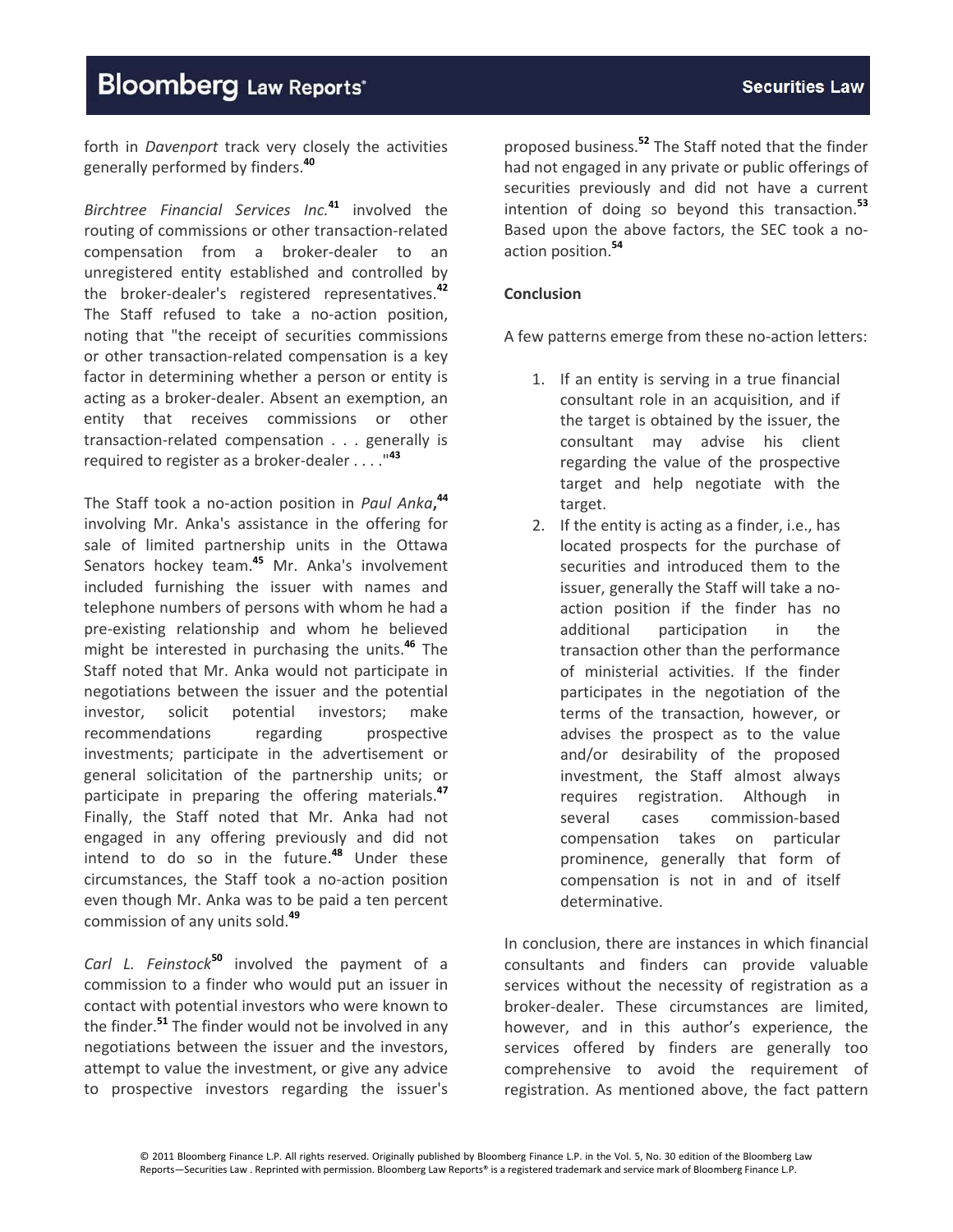in the *Davenport Management* no‐action letter mirrors most closely the menu of services generally offered by such finders. Because of the severe ramifications of using an unregistered broker‐ dealer, counsel should review carefully any proposed participation of a finder or financial consultant in a transaction involving the sale of securities.

*Richard B. Hadlow is a partner in the Tampa office of Holland & Knight LLP. He specializes in the areas of corporate, businesses, and securities law matters. He has substantial experience in advising clients in numerous transactions, including entity formation and governance, mergers and acquisitions, public and private offerings of debt and equity securities, and representation of public companies in connection with their ongoing disclosure requirements under federal securities laws. He can be reached at (813) 227‐6467 or richard.hadlow@hklaw.com<mailto:richard.hadlow @hklaw.com>*

*The author would like to acknowledge the contributions of Summer Associate Scott Stevenson in the preparation of this article.*

**1** Although Florida law is used as an example in this Article, many states require registration of "brokers" and "dealers" and have definitions of such terms similar to those used in the Exchange Act and Florida Statutes. Many states also provide for the rescission remedy discussed in this Article. *See, e.g.*, **CAL. CORP. CODE § 25501.5(a)(1)** (West 2011) (any person who purchases a security from an unregistered broker‐dealer may bring an action for rescission or damages); **OHIO REV. CODE ANN. § 1707.43(A)** (West 2010) (providing that "every sale or contract for sale made in violation of [the registration statutes] is voidable at the election of the purchaser"); **WASH REV. CODE § 21.20.430(1)** (2011) (allowing investors to sue unregistered brokers to revert to the status

quo); **MASS. GEN. LAWS ch. 110A, § 410(a)** (2010) (same).

- **2 15 U.S.C. § 78c(a)(4)(A)** (2006).
- **3 Fla. Stat. § 517.021(6)(a)(1)** (2010).
- **4 Fla. Stat. § 517.211(1)** (2010).
- **5** *Arthur Young & Co. v. Mariner Corp.*, **630 So. 2d 1199**, **1204–05** (Fla. Dist. Ct. App. 1994).
- **6 15 U.S.C. § 78o(a)(1)** (2006).
- **7** *See, e.g.*, *Goodman v. Shearson Lehman Bros., Inc.*, **698 F. Supp. 1078** (S.D.N.Y. 1988).
- **8** *Reg'l Props., Inc. v. Fin. & Real Estate Consulting Co.,* **678 F.2d 552**, **560** (5th Cir. 1982); *see also GFL Advantage Fund, Ltd. v. Colkitt,* **272 F.3d 189**, **201** (3d Cir. 2001).
- **9** *Slomiak v. Bear Sterns & Co.,* **597 F. Supp. 676**, **681–82** (S.D.N.Y. 1984) ("[U]nder § 29 of the Exchange Act, only unlawful *contracts* may be rescinded, not unlawful *transactions* made pursuant to lawful contract." (emphasis in original)); *Drasner v. Thomson McKinnon Sec., Inc.,* **433 F. Supp. 485**, **501–02** (S.D.N.Y. 1977).

**10** *GFL Advantage Fund*, 272 F.3d at 201.

- **11** A.B.A. Section of Business Law, *Report and Recommendation of the Task Force on Private Placement Broker‐Dealers*, *reprinted in* 60 BUS. LAW. 959, 999 (2005) [hereinafter ABA Report].
- **12** *GFL Advantage Fund*, 272 F.3d at **206** n.6.
- **13** ABA Report, *supra* n.11, at 972 (internal footnotes omitted).
- **14** *See* **17 C.F.R. § 230.506** (2010).

**15 17 C.F.R. § 230.508** (2010).

**16 15 U.S.C. § 77r(b)(4)(D)** (2006).

**17 UNIF. SEC. ACT § 202(14)(C)** (2002).

**18 SEC No‐Action Letter to Benjamin & Lang, Inc.** (Aug. 1, 1978).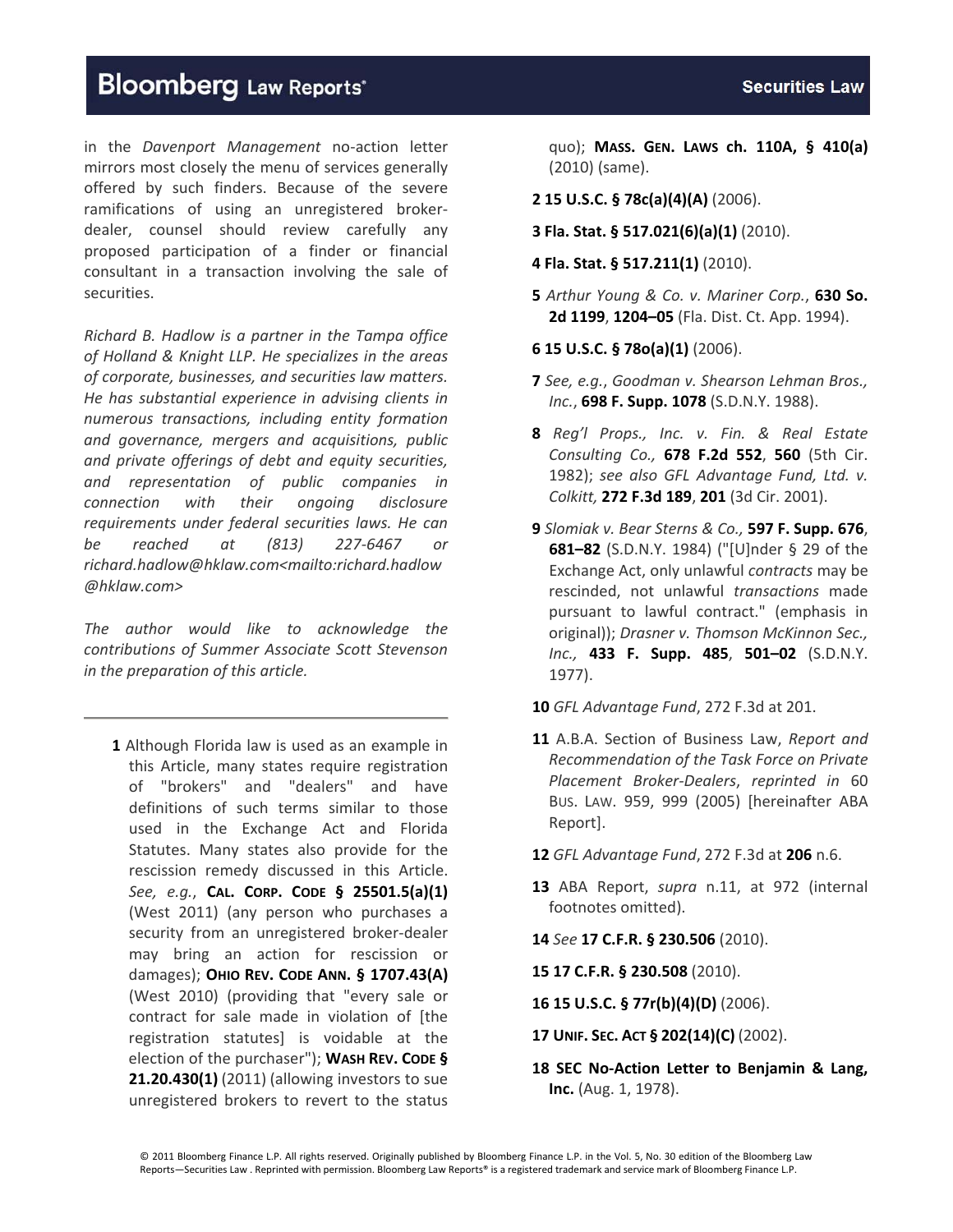#### **19** *Id.*

**20 SEC No‐Action Letter to Stamp Collector Assocs., Inc.** (Nov. 21, 1971).

**21** *Id.*

- **22** *Id.*
- **23 SEC No‐Action Letter to Russell R. Miller & Co. (Aug. 15, 1977)**.

**24** *Id.*

**25** *Id.*

**26** *Id.*

**27** *Id.*

**28** *Id.*

**29** SEC No‐Action Letter to Dominion Res. Inc. (Aug. 22, 1985), *revoked by* **SEC No‐Action Letter to Dominion Res. Inc. (Mar. 7, 2000)**.

**30** *Id.*

**31** *Id.*

**32** *Id.*

**33** *Id.*

**34** SEC No‐Action Letter to Dominion Res., Inc. (Mar. 7, 2000).

**35** *Id.*

**36** *Id.*

**37 SEC No‐Action Letter to Davenport Mgmt., Inc. (Apr. 13, 1993)**.

**38** *Id.*

**39** *Id.* (*citing* 15 U.S.C. § 78c(a)(4)(A)).

**40** *See* **SEC No‐Action Letter to John R. Wirthlin** (Jan. 19, 1999) (refusing to take no‐action position where finder explained investment opportunities to clients, arranged meetings, and received transaction‐based compensation); *see also* **SEC No‐Action Letter to PRA Sec. Advisors, LP** (Mar. 3, 1993) (refusing to take no‐action position where

investment advisor was actively involved in negotiating terms of securities transactions).

**41 SEC No‐Action Letter to Birchtree Fin. Servs., Inc.** (Sept. 22, 1998).

**42** *Id.*

**43** *Id.*; *see also* **SEC No‐Action Letter to 1st Global, Inc.** (May 7, 2001).

**44 SEC No‐Action Letter to Paul Anka** (July 24, 1991).

**45** *Id.*

**46** *Id.*

**47** *Id.*

- **48** *Id.*
- **49** *Id.* The Commission also seems more likely to take a no‐action position when the transaction involves the sale of business, as opposed to the sale of equity in an issuer to a number of investors. *See* **SEC No‐Action Letter to Int'l Bus. Exch. Corp.** (Dec. 12, 1986) (finding that broker paid on commission who introduced parties to the sale of a business but performed no other tasks except ministerial activities did not have to register); *see also* **SEC No‐Action Letter to Country Bus., Inc.** (Nov. 8, 2006) (reaching the same conclusion on similar facts); *cf. Edelstein v. Flanagan*, **620 So. 2d 1205**, **1206** (Fla. Dist. Ct. App. 1994) (finding that a real estate broker who aided in all‐stock sale of business was not a "dealer" under Florida law).
- **50 SEC No‐Action Letter to Carl L. Feinstock** (Apr. 1, 1979).

**51** *Id.*

**52** *Id.*

**53** *Id.*

**54** *Id.*; *see* **SEC No‐Action Letter to Charles H. Swanke** (May 6, 1980) (taking no‐action position where finder took percentage‐based